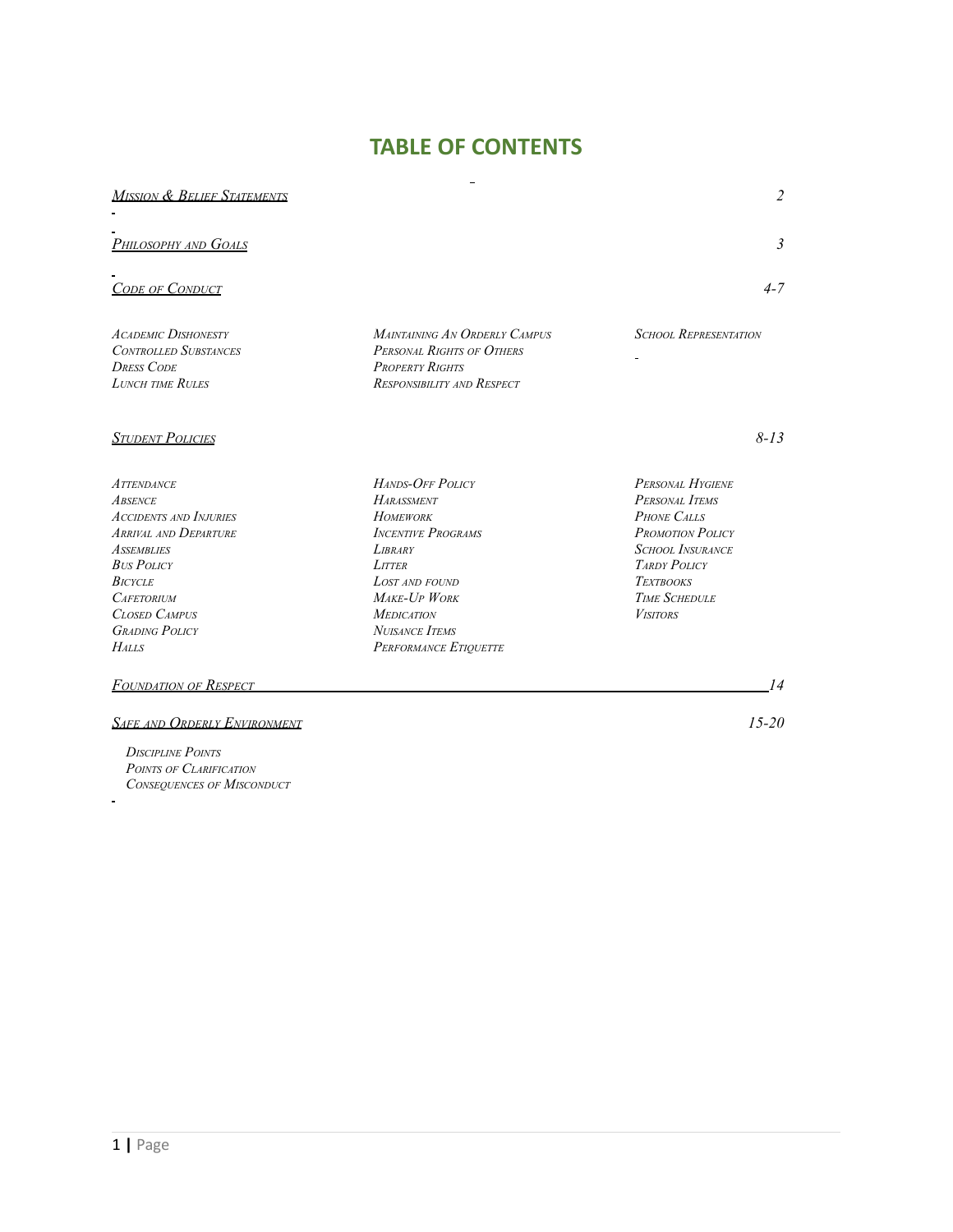# MISSION STATEMENT

The mission of the Thatcher Elementary School is to create a positive, caring and safe learning environment for all students, faculty and staff, where risk taking is encouraged and learning is expected.

#### BELIEF STATEMENTS

**WE BELIEVE** we have the responsibility to provide a variety of educational experiences in the classroom and in extracurricular activities.

**WE BELIEVE** we have the responsibility to provide students with, at very least, the basic knowledge and skills necessary to function well in society.

**WE BELIEVE** that every student can learn and achieve.

**WE BELIEVE** we have the responsibility to teach life skills such as promptness, dependability, self-motivation, discipline, mutual respect, personal pride, and elements of integrity such as honesty and responsibility.

**WE BELIEVE** students can be taught to take responsibility for their own choices and each student should be held responsible for their own behavior.

**WE BELIEVE** each student has the right to attend school in a safe environment.

**WE BELIEVE** no student should be allowed to infringe on the rights of others to gain an education.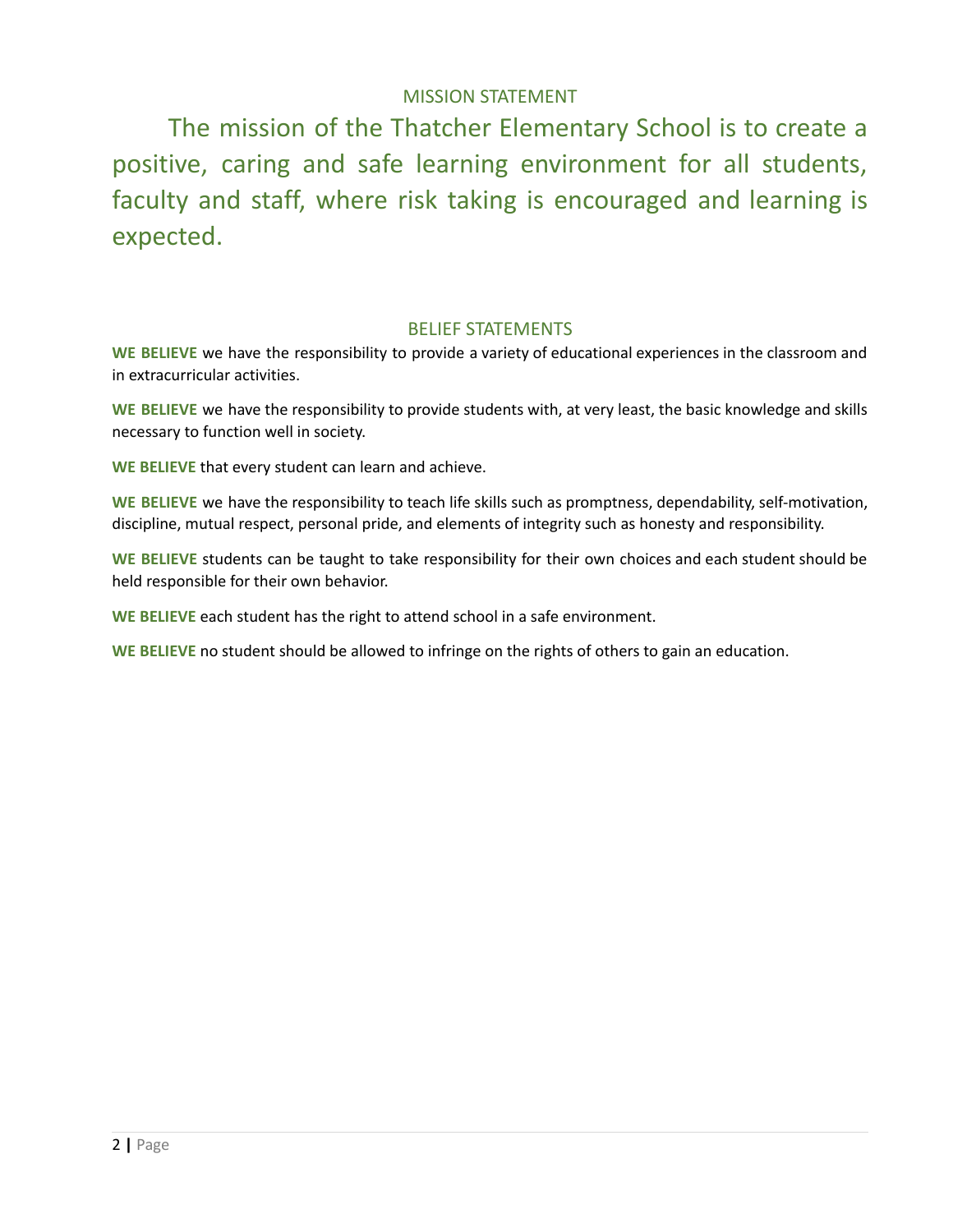#### PHILOSOPHY AND GOALS

Thatcher Elementary School is committed to a school environment that provides a quality education for all students. To do this, we will teach the basic academic disciplines along with a foundation of basic values. We believe the school must:

- ∙ Provide classroom instruction with high academic standards.
- ∙ Assist students in developing their physical, emotional, mental, social, moral and creative potential.
- ∙ Provide resources for students with special needs.
- ∙ Supervise and enforce a fair system of discipline.
- ∙ Provide students with activities that develop self-worth.
- ∙ Recognize the unique problems associated with elementary students and provide counseling to assist with related problems.
- ∙ Provide a smooth transition for all students from the primary school, to elementary, and on to middle school.
- ∙ Encourage all students to strive for the best possible education by maintaining high standards of excellence both in and out of the classroom.
- ∙ Work together with parents and the community to provide for the total education of all students.
- ∙ Provide instruction and resources to help align student abilities with state and district academic standards.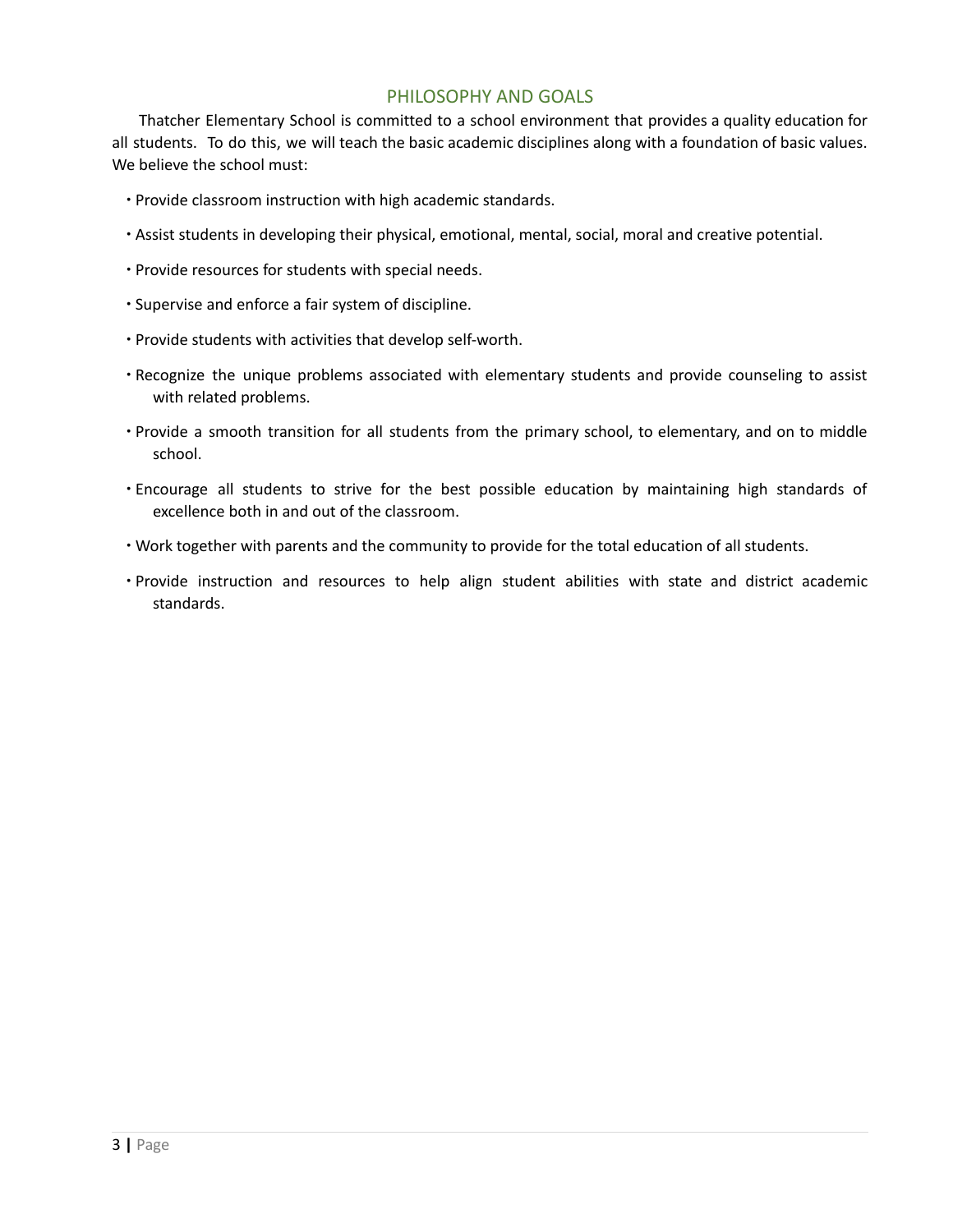# **CODE OF CONDUCT**

Thatcher Elementary School expects exemplary conduct from its students. Positive student behavior is based upon recognizing the inherent dignity of every human being. Students learn effectively in an environment in which the expectations of good conduct are clear and the consequences of unacceptable behavior are defined. This Code of Conduct applies to any student who is on school property, in attendance at school or at any school sponsored activity. Therefore, it is essential to examine the rules of good conduct at Thatcher Elementary School.

#### ACADEMIC DISHONESTY

It is the fundamental belief at Thatcher Elementary School that any work presented by students will be their own. Academic dishonesty, in any form, is inconsistent with the school's philosophy and will not be tolerated.

Cheating on a quiz, test, project, homework, or examination includes any case of assistance sought, received, or offered without prior notification of the teacher. It also includes the possession of an unauthorized test and/or teacher materials that would give the student an unfair advantage.

Plagiarism is defined as borrowing someone else's words, ideas, or facts and passing them off as one's own. Failure to credit the source of those ideas, words, or facts properly constitutes an act of plagiarism.

#### CONTROLLED SUBSTANCE POLICY

Thatcher Elementary School maintains a "zero tolerance" policy in regards to drugs, alcohol, tobacco, vape/e-cigarettes. and/or weapons. Laser pointers will be considered a weapon. This policy is in force on the way to and from school, during the school day and at any school-sponsored activity.

Thatcher Elementary School prohibits the possession, use, dispensing, selling, and/or giving of any alcohol, drugs, tobacco, vape/e.cigarettes, and/or weapons. If it is established that a student has been transmitting, selling, using, or has in possession any alcohol, drugs, tobacco, vape/e-cigarettes and/or weapons the following procedure will be followed. The principal will notify the parent and disciplinary action will be taken. A written report will then be sent to the Superintendent and the Thatcher Police will be notified. If, after review by the Principal and Superintendent, a "Long-Term Suspension" or "Expulsion" hearing is needed, a certified letter will be delivered to the parent describing the charges and the time, place, and date of the hearing. The administration views these actions as very serious, by nature, and recognizes that the student's removal by no means solves their problem. Any student in violation of this policy will be removed from extracurricular activities.

#### DRESS CODE (Board Policy JICA-R).

At Thatcher Elementary School, we respect the right of students to express their individuality; however, we also respect the right of all students to receive an education free from unnecessary distractions and disruptions. Because of this fundamental right, we expect students to express themselves in a way that highlights their uniqueness, yet respects the rights of others to unhindered learning. This is one reason why an effective dress code, and enforcement of that code, is necessary.

Parents are strongly urged to pay particular attention to the cleanliness, modesty, and appropriateness of their child's school attire. The school requires that students dress in such a way as to not distract or disrupt the educational process. The principal will make the final determination as to whether a student's dress or appearance is acceptable. The principal has the authority to allow items for special occasions or special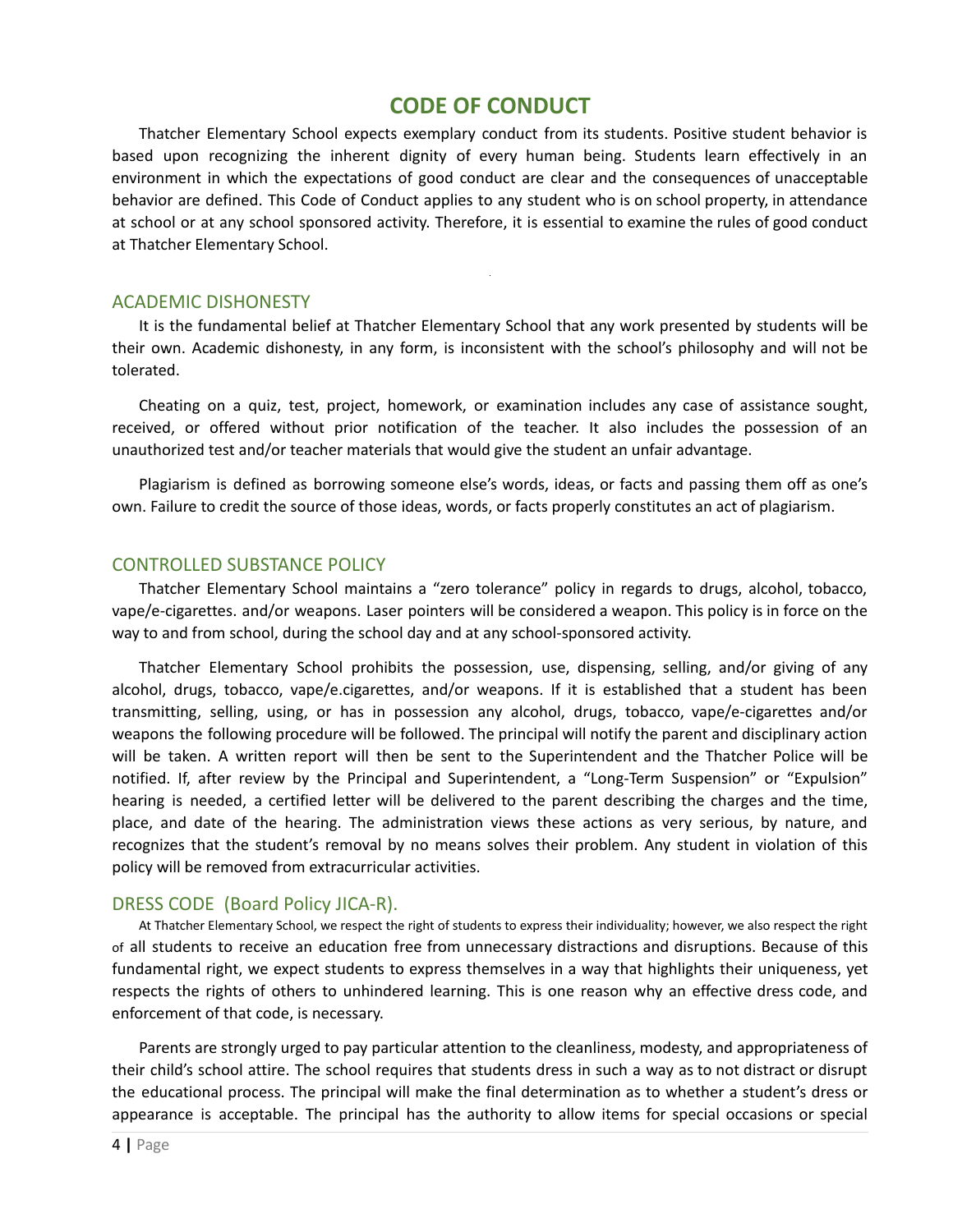#### circumstances.

∙ Any gang apparel, jewelry, hat or hair ornaments that suggest gang affiliation are strictly forbidden and will be confiscated. Belts and chains are not to hang more than six (6) inches from the waist.

∙ Clothing, belts, jewelry or any other items suggesting identification with the drug culture, having lewd, vulgar or suggestive statements or pictures, or anything with racist slurs, gender derogatory, sexual orientation, or disability are prohibited. Clothing advertising tobacco or alcoholic beverages are prohibited.

∙ Shorts and skirts are permitted as long as they are no more than five (5) inches above the center of the kneecap, with the waistline worn properly. If leggings are worn under a skirt/shorts, the length must come to the middle of the thigh. Spandex shorts, cutoffs or rolled up shorts are prohibited. Shorts must have a factory finish.

∙ Spaghetti straps, tank tops, see-through blouses, short tops, muscle shirts, bare midriff shirts are prohibited. Shirts without proper undergarments or designed to be worn as undergarments, that are being worn improperly are prohibited. All shirts must have sleeves.

∙ Shoes are to be worn at all times. No flip-flops or unsecured shoes shall be worn. Your child will participate in P.E. and other activities that require proper footwear. No slippers may be worn.

∙ Hats and caps may be worn outside only. At all other times they must be put out of sight in a backpack.

∙ Sunglasses are not permitted, unless they are prescription glasses and are worn on advice from the doctor. Sunglasses will be confiscated if brought on campus during the school day.

∙ Clothing is to be worn so as not to distract from the learning atmosphere of the school setting. Sagging, with the crotch of the pants near the knees and the waistline across the middle of the buttocks is not permitted. Pants are to be worn at the waistline (top of the hips). Clothing with holes, shreds, rips or tears should not show exposed skin higher than five (5) inches above the knees. Instead cloth should be used beneath the hole to cover exposed areas.

Any violation of the dress code may result in one or more of the following: (1) A phone call home for proper clothing to be brought to school, (2) The student changes into proper clothing they may already have available, (3) If clothing is not available, the school will make available proper clothing that may be worn for the remainder of the day, or (4) The student will be sent home for the remainder of the school day. If a student is sent home to change, they will be issued an unexcused absence. Discipline points will also be awarded for dress code violations. Repeated violations may result in loss of privilege, or suspension, depending upon the circumstances involved. (A repeated violation occurs on the second offence).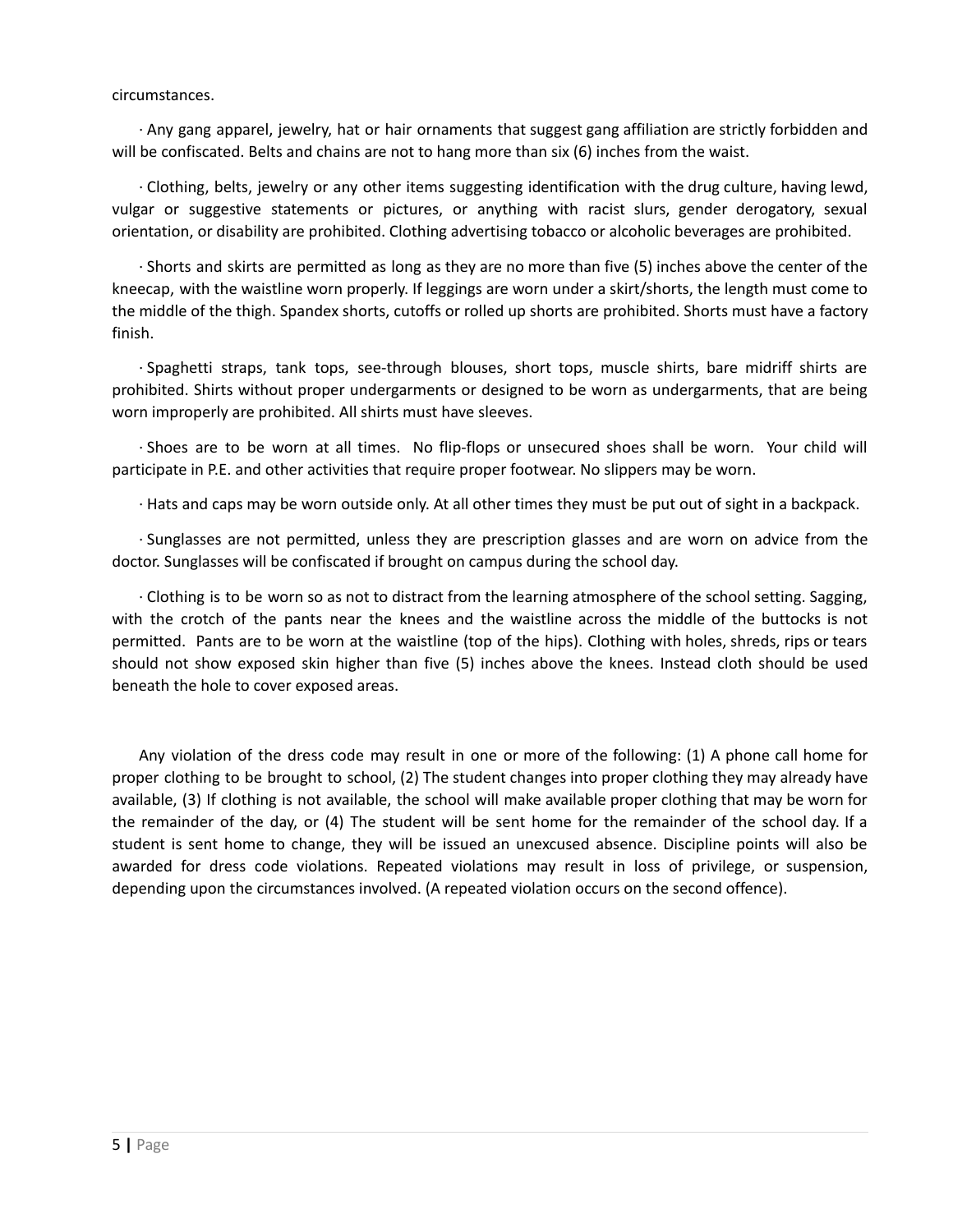#### LUNCH TIME RULES

During lunch, students are to stay away from all Thatcher Middle School classrooms and activity areas. After eating, students are to report to their designated playground area. For their safety we ask that students not congregate in the parking lots. All games and activities that occur during lunch should be safe…no rough play will be tolerated. "Wall Ball" and all similar games are prohibited. Students need to stay in safe, supervised areas.

#### MAINTAINING AN ORDERLY CAMPUS

Students may not be in the Keith Claridge Building or classrooms without a teacher present. No bicycles, skateboards, Heely's, scooters or rollerblades will be allowed on campus, even when school is not in session. Collecting money on campus for any purpose, other than approved fund-raisers, is not allowed. No food or beverages are allowed inside of the school building without principal approval. Chewing gum on campus is not permitted. Unauthorized use of electronic devices will result in its confiscation.

#### PERSONAL RIGHTS OF OTHERS

Ethnic, racial, religious, and sexual slurs will not be tolerated. Slurs regarding physical differences are likewise banned. Lewd, indecent, or obscene conduct is unacceptable. Bullying, hazing, and intimidation are a serious breach of proper conduct. Foul language will not be tolerated. It is prohibited to knowingly publish or circulate false information which is damaging to another (i.e. spreading false rumors). Fighting will not be tolerated. Threatening physical violence to another student or teacher will not be tolerated.

#### PROPERTY RIGHTS

Stealing and vandalism of any form, including unauthorized "borrowing" of another's belongings, removal of anything from the classroom without the teacher's consent, or the removal of books from the library without signing them out is not permitted.

Defacement of school or personal property will require restitution as well as written apologies and disciplinary consequences. This includes destroying or writing on desks, tables, walls, lockers, chairs, and yearbooks. Vulgar messages written in yearbooks are forbidden. "Upon complaint of the Governing Board, the parents or guardian of the student who has injured school property shall be liable for all damages caused by their children or wards." (ARS 15-842)

Lying to a teacher, another adult, or the principal to avoid punishment for a wrongdoing is a serious offense. Forging a parent's signature is a serious offense and will carry disciplinary action. Intentional disruption of school activities will not be allowed. Disorderly conduct of any kind is prohibited. Gambling is prohibited. Using on-line computer services to acquire and/or view sexually explicit material is a serious offense.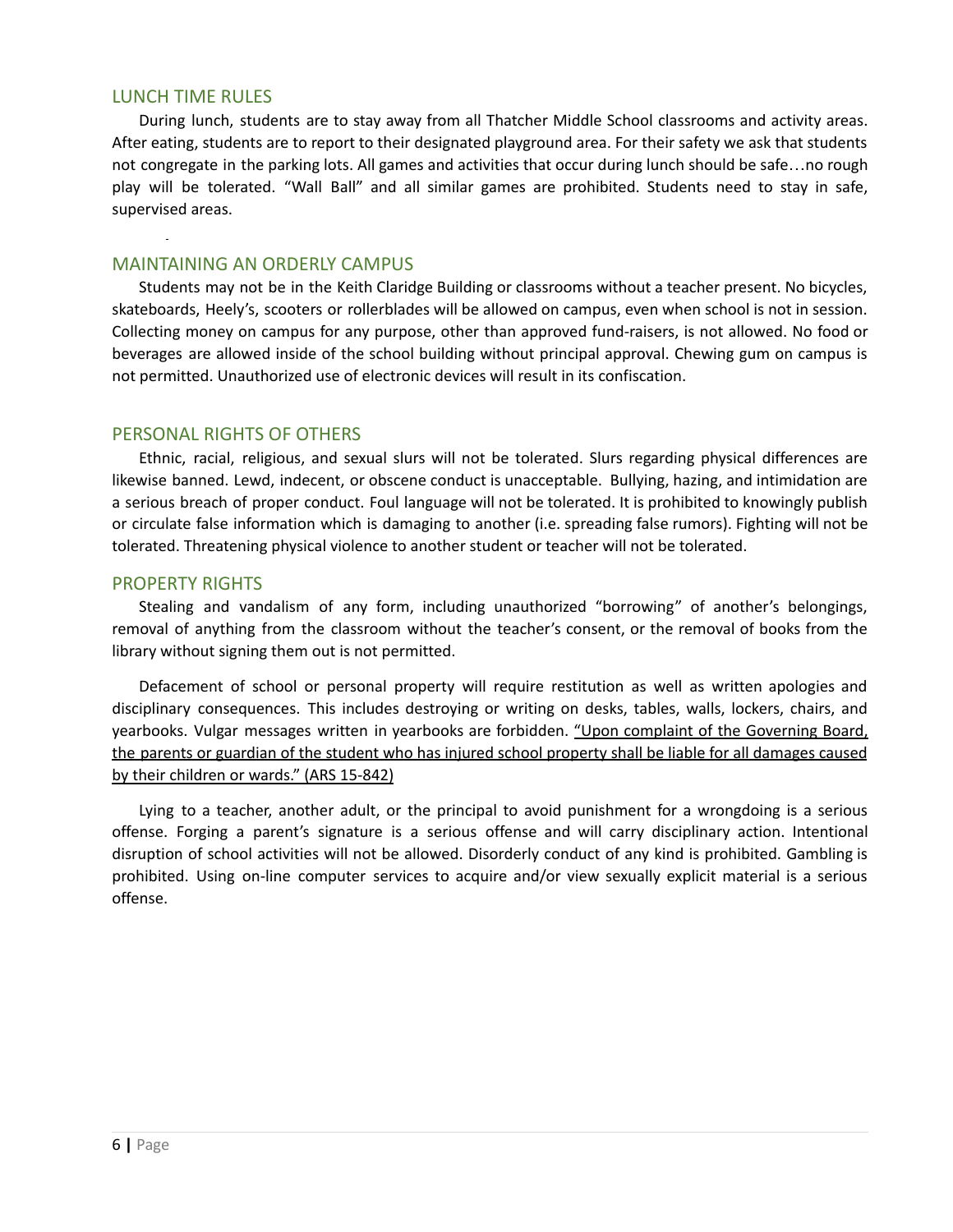#### RESPONSIBILITY AND RESPECT

Students are expected to demonstrate courteous behavior. In assemblies, students are expected to come to order and give their attention to those presenting the assembly. Students must behave for, and cooperate with, substitute teachers. Students reported by a substitute teacher for misconduct will receive disciplinary action. Public displays of affection (holding hands, hugging, kissing, etc.) are not acceptable.

Students are expected to speak in positive ways about each other and about the staff of this school. The "golden rule" of communication in our school is in effect: "Don't talk about someone else in a way that you wouldn't want them to talk about you." Too much time is wasted when our staff has to deal with students who verbally backstab one another and the emotional results of this behavior. There are four guidelines we expect our students to adhere to in their conversations:

- 1. Don't say hurtful or offensive things to or about other people.
- 2. Don't repeat hurtful or offensive things that other people have said.
- 3. Try to ignore what other people say about you; when you react to what they say, you are giving them exactly what they wanted – and they win.
- 4. Be honest about your role in any dispute when dealing with a teacher or the principal.

Punctuality is important. Detentions will be issued for tardiness. Bus misconduct will not be tolerated and may result in the loss of riding privileges. Students absent from school may not participate in extracurricular activities that day. This includes sports events, sports practices, music performances, etc.

#### SCHOOL REPRESENTATION

All students involved with extracurricular activities assume the responsibility to conduct themselves properly while participating. This is especially important when traveling to "away" contests. Proper conduct becomes the responsibility of each person while on the bus, at the game, and while in commercial businesses. If the conduct of the student brings a bad name upon them, the team, or the school they will have disciplinary action invoked and possible termination from extracurricular activities.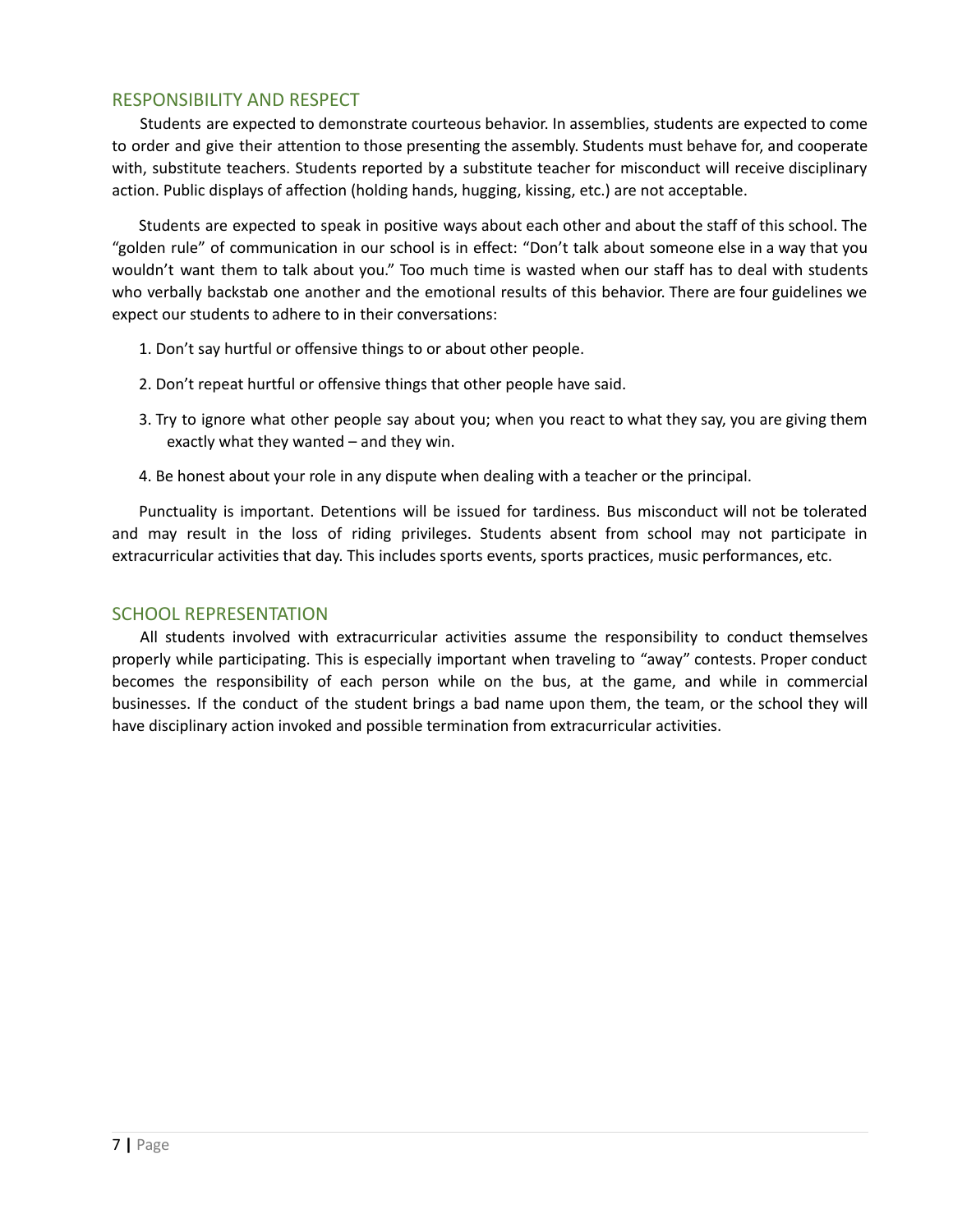# **STUDENT POLICIES**

#### **ATTENDANCE**

Consistent with state law, Thatcher Elementary School holds to the philosophy that parents are responsible for the attendance of their children. Parents have the right to have their child out of school for any reason deemed important, but in exercising that right, they assume the responsibility for the loss of any academic material presented during the absence, and may be responsible for the loss of credit, if absences are excessive. Parents cannot expect the school to educate students, who are not physically in attendance. The school reserves the right to set limits on the number of absences a student may have, beyond which course credit cannot be justified.

All students must be signed out, in the Office, before leaving campus during the school day. If a parent desires to have their student released to another person it must be approved by the principal.

#### ABSENCE

Each time a student is absent, a parent must notify the school. If unable to call, a note must be sent with the student upon their return to school. The school may call and check on students any time deemed necessary. Excessive absences without good reason may warrant the school to report to the truancy office to investigate the problem.

**Excused Absence:** Those caused by unavoidable circumstances such as illness of immediate family, funeral, doctor or dentist appointments, or other emergencies. Each of these absences should be followed by a note or phone call from a parent. If the work missed during an excused absence is made up as far as possible, there is no grade loss or penalty.

**Unexcused Absence:** Those absences in which the student and parent had a choice. Examples are shopping, pleasure trips, vacations, hunting, etc. Make-up work is not allowed for unexcused absences unless prior arrangements were made with the student's teachers. The work should be completed prior to, or upon the return of the student to school.

**Thatcher Elementary School Absence Policy:** If absences become excessive, greater than 5 unexcused absences or 10 excused, the student will be referred to a court of jurisdiction for further prosecution of the school attendance law concerning habitual truancy. After a student is absent 10 days in one semester a Doctor's note, for verification of illness, will be required for each absence thereafter.

#### ACCIDENTS & INJURIES

All accidents and injuries occurring at school must be reported immediately to proper authority. An incident report will be completed and filed in the office. Failure to do this may cause "non-coverage" of some insurance policies.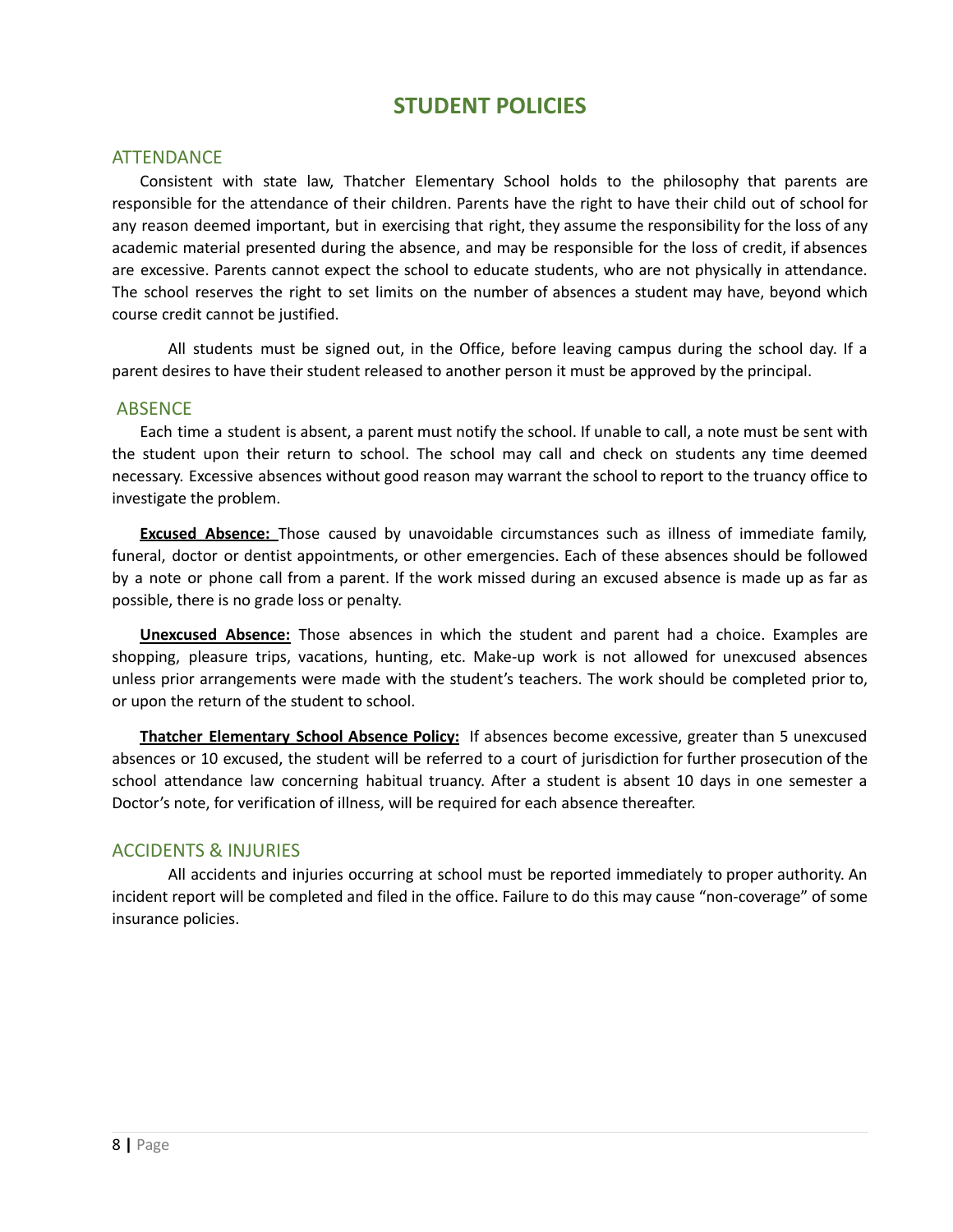#### RE Friday

Students will be invited to campus by appointment only. The appointment will be determined on the student's academic process during each week. Standard Mastery is the focus for all students. Other situations may occur for students to be on campus for Friday activities and will be communicated through email, phone or other district methods of communication. ALL activities will be under the direction of the inviting teacher. There will be no transportation available on Friday's. All arrangements for drop off and pick up will be the parent/guardian responsibility. Contact the teacher for help rather than falling behind in your classes.

#### ARRIVAL AND DEPARTURE

Unless the student has arranged to meet with a teacher…..no student should arrive at school before 7:15 AM. Limited supervision is in place from 7:05 - 7:30. Students are to leave the school grounds immediately at the end of the day or school sponsored activity.

#### ASSEMBLIES

An indication of the cultural level of a school is the conduct of students at an assembly. Each student is responsible for the impression made by the school as a whole. Unacceptable conduct would include whistling, boisterousness, and talking during the program. Students who choose to participate inappropriately at assemblies will lose the privilege of attending.

#### BUS POLICY

Students who are bused to school must conduct themselves properly. If problems occur the bus driver will file an Incident Report. If this problem is not corrected the privilege of riding the bus will be suspended and a parent will be responsible for the transportation of the student. Bus misconduct will not be tolerated.

#### BICYCLES / SCOOTERS / SKATEBOARDS

Thatcher Elementary School cannot assume responsibility for damage or theft of bicycles, scooters, or skateboards. Students who ride these items to school should lock them securely in the bike racks. Any theft or damage should be reported immediately to the Thatcher Policy Department as well as the office.

#### **CAFETORIUM**

We encourage all students to use the cafeteria. Breakfast, a hot lunch or salad bar can be purchased at a reasonable rate. Courteous behavior and cleanliness are required in the cafeteria. Parents may pay any amount toward the student's lunch account. Free and reduced lunch applications are available in the office. At no time are students allowed to take food outside the cafeteria. Students who bring their lunch from home will be required to eat in the cafeteria.

Students whose parent/guardians have given permission to eat at the Eagles' Roost need to be aware that they are off campus, and that the privilege of exercising this exception to our closed-campus policy WILL be revoked if they behave inappropriately or if they litter our campus. Food bought at the Eagles' Roost MUST be eaten at the Eagles' Roost or at the designated tables. It is not to be brought onto the playground. Parents should be aware that while the cafeteria is required by law to provide nutritionally balanced meals, the Eagles' Roost is not.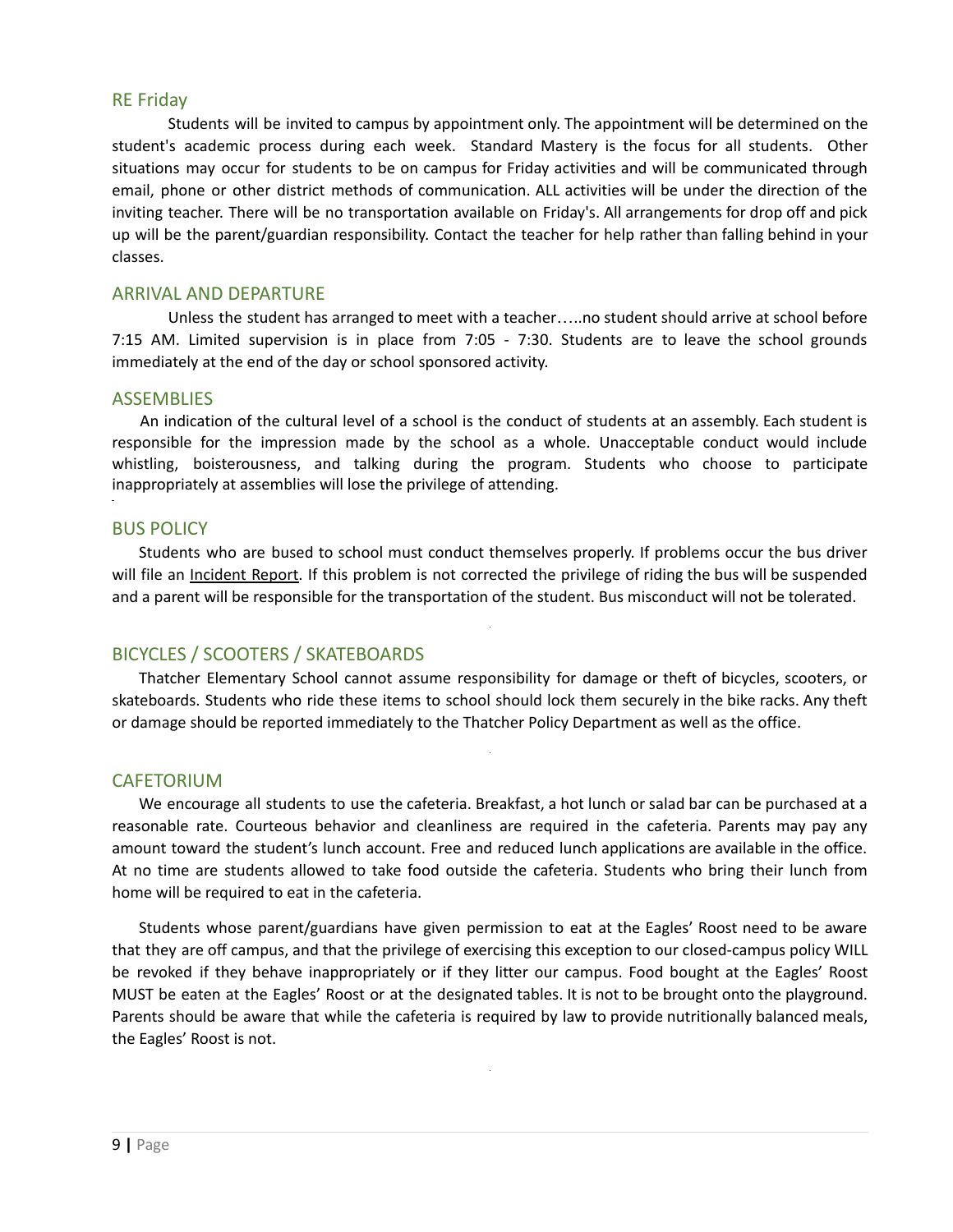#### CLOSED CAMPUS

Thatcher Elementary School students will observe a *CLOSED CAMPUS POLICY*. During school hours all students will remain on campus. This applies from the time the students arrive until 2:16 p.m. Students who don't follow one of the listed exceptions and are found to be off campus will be subject to disciplinary action. Due to this policy, parents must assume full liability and responsibility for their students who leave campus during lunch. (3rd grade students are not allowed at Eagle's Roost)

The only exceptions to our closed-campus policy:

- ∙ If a student resides within the identified area, they may eat lunch at home. A completed form must be on file in the office.
- ∙ If a student eats lunch at Eagle's Roost, a completed form must be on file in the office.

#### ELECTRONIC DEVICES

Electronic devices are not to be seen, heard or used by students while on the Thatcher Elementary School campus. These devices have no place at school unless they are part of a class presentation or project to be used under the supervision and direction of school personnel. They become a serious problem when they are lost or stolen. The school will not be held liable for any lost or stolen electronic devices. The school reserves the right to confiscate these devices. Any student using an electronic device without teacher/staff consent will forfeit that device for 5 school days. This includes but is not limited to cell phones, IPODS, CD-players, laser pointers and any other electronic games or electronic communication devices. More serious discipline will follow on the second offense under defiance of authority.

#### GRADING POLICY

A percentage grading policy has been adopted by the District Governing Board. The following scale will be used:

 $A = 90 - 100\%$  B = 80 - 89% C = 70 - 79% D = 60 - 69% F = 59 - below

Parents can view grades via ParentVue.

#### HALLS

Students are to be in class and are not allowed in the halls during class time unless they have a "hall pass" from their teacher. Students who are out of class without a "hall pass" may be subject to disciplinary action.

#### HANDS-OFF POLICY

It is the policy of Thatcher Elementary School to strictly enforce a hands-off policy on campus. Students are not to push, shove, trip, slap, or otherwise strike another student either in play or anger.

- 1. A discipline referral may be written for a *Violation of the Hands-Off Policy* when a student has feigned or actually made physical contact as previously defined.
- 2. A discipline referral may be written for *Physical Assault* when a student violates the Hands-Off Policy and there is intent to cause physical harm or injury and/or strike with anger or malice.
- 3. A discipline referral may be written for *Fighting* when two or more students have jointly violated the Hands-Off Policy and there is intent to cause physical harm or injury and/or strike with anger or malice.
- 4. A discipline referral may be written for *Incitement* when a student has made threats of physical harm or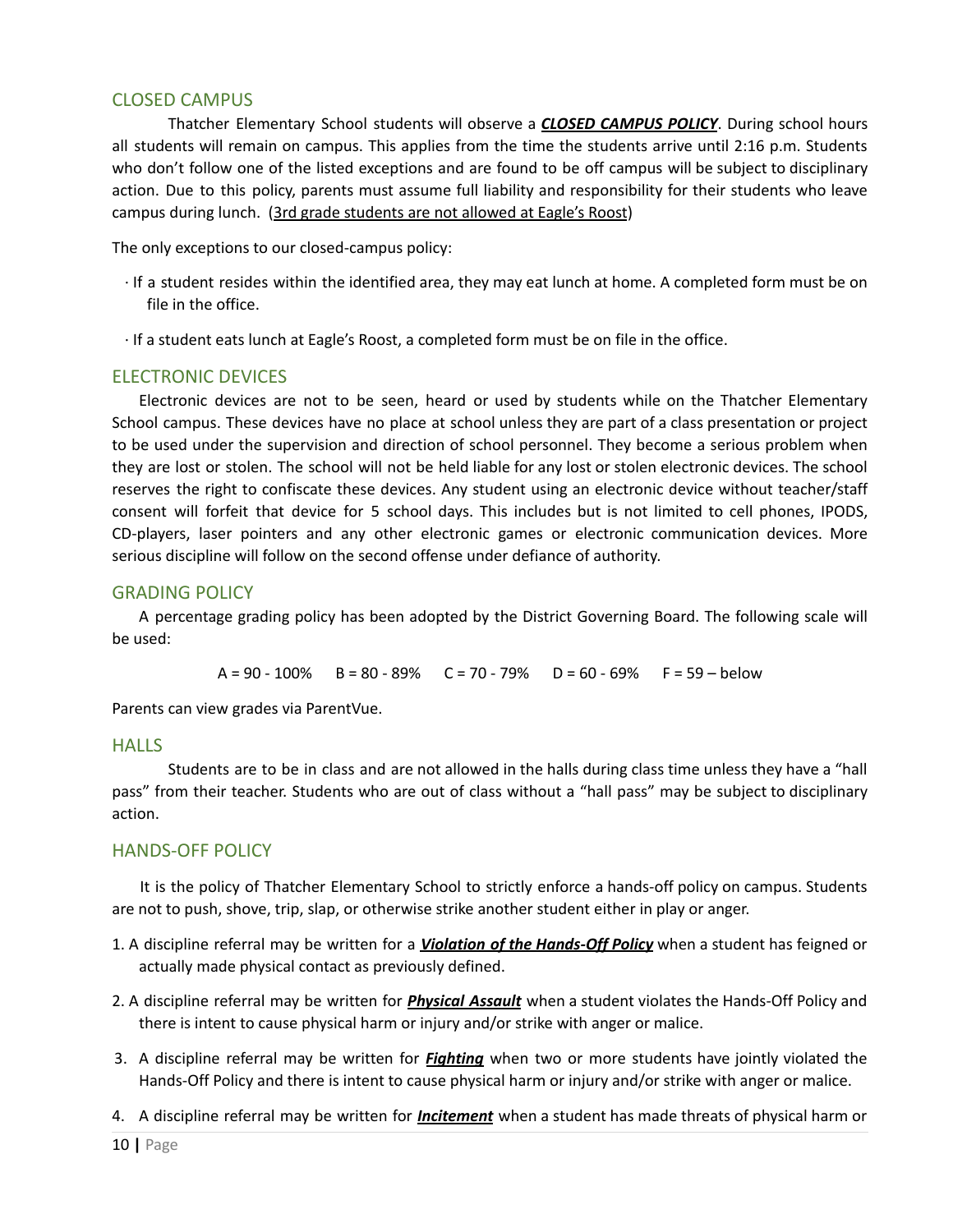injury, harassed or intimidated another student, acted or promised to act as "back-up" to a fight, and/or promoted or supported a fight between other students through verbal or physical actions which may include congregating at the scene of a fight when directed by school employees to leave the scene.

#### HARASSMENT

Harassment is any verbal, visual, or physical conduct which is sufficiently severe, persistent or persuasive that it adversely affects, or has the purpose of interfering with the student's educational program or creates an intimidating, hostile, or offensive school atmosphere. Sexual harassment is defined as unwelcome sexual advances, request for sexual favors, or other verbal, visual or physical conduct of a sexual nature. Harassment whether it is by students, staff or third parties in the school community, is strictly prohibited, and will subject the perpetrator to disciplinary action. Any conduct of this kind will not be tolerated and the School Resource Officer will be involved with each documented case of harassment.

#### HOMEWORK

It is the philosophy of Thatcher Elementary School that student homework consists simply of work that is not finished during the regular school day. Unless stated otherwise, homework is due the next day after an assignment is given. There are two types of homework: Homework designed to practice a certain skill area, and homework designed to test whether you understand that skill area. Neither of these goals is accomplished if someone other than the student completes the homework. For this reason, we assign a grade of zero (0) to assignments turned in that are completed by someone other than the student whose name is on the heading of the page. We ask that parents provide guidance as needed, but not provide answers. Students learn much more as they work out the problems in their own minds. Teachers and parents are encouraged to work together to make sure that all students turn in all of their assignments. If requesting homework because of illness, the work is expected to be completed when the student returns to school. If not requested, the student will receive one day for each day absent to complete the work.

#### INCENTIVE PROGRAMS

**POPS (Power of Positive Students) …** Positive way to reward students on a daily basis. This reward earns the student a pencil and out early for lunch. The student turns their POPS into the office for a drawing at the end of each quarter.

**Student of the Month**......At the end of each month, teachers will nominate a boy and girl from each grade that best exemplified these standards.

- ∙ One absence or less
- ∙ No unexcused tardies
- ∙ Turned in all homework
- ∙ Maintained a grade of 75% or higher
- ∙ No major discipline problems

#### **LIBRARY**

The library has an outstanding supply of books, magazines, reference materials, and technology. Materials can be checked out for a period of two weeks. Reference materials cannot be checked out from the library.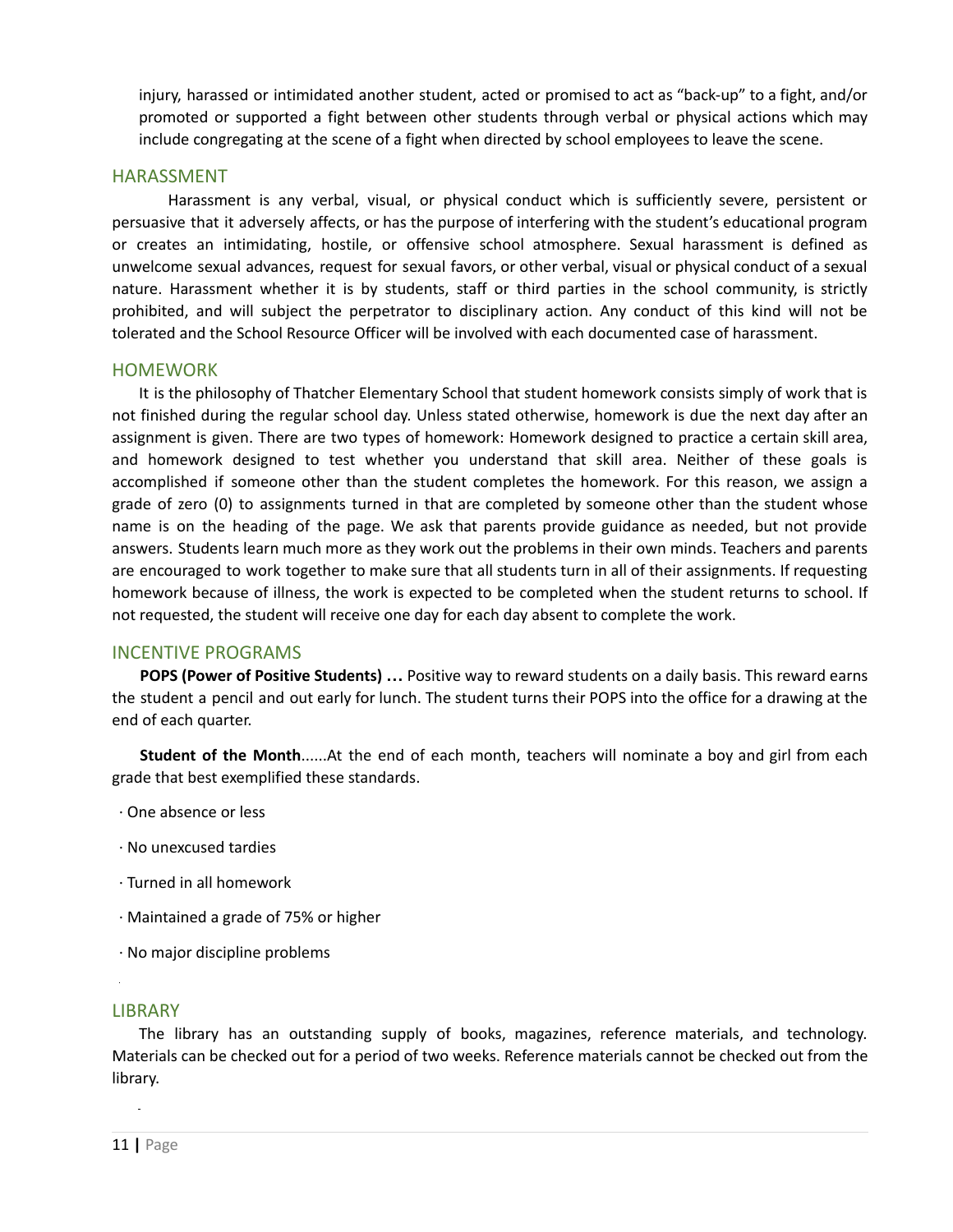#### LITTER

Students are responsible for their own trash disposal. Be aware of littering and deposit discarded trash in containers provided throughout the campus. Students observed littering will be assigned trash duty.

#### LOST AND FOUND

Thatcher Elementary School will not be responsible for any personal items lost or stolen on school grounds or school related activities. Lost items should be reported as soon as possible to the office. Students are expected to bring any valuable items found immediately to the office.

#### MEDICATION

If it becomes necessary for a student to take any form of medication at school, a signed medication form must be on file in the office. All medications will be kept in and dispensed from the nurses' office. **STUDENTS ARE NOT TO SELF-MEDICATE AT ANY TIME.**

#### NUISANCE ITEMS

Items not directly associated with the educational setting (i.e. cell phones, electronic games, devices or toys, cameras, skateboards, yo-yos, rubber bands, etc.) are not allowed at school. They become a serious problem when they are stolen or lost. Students found in possession of such items will have the items confiscated and may be subject to disciplinary action. Confiscated items may be returned to the student's parent.

#### PERFORMANCE ETIQUETTE

These guidelines are provided to help create an atmosphere conducive to the enjoyment of all those attending fine arts performances:

- ∙ Quiet conversation is permissible ONLY before the start of a performance.
- ∙ Talking, whispering and other distractions are not appropriate during performance.
- ∙ Remain seated during the entire performance or until you are dismissed.
- ∙ Applause is appropriate and welcome.
- ∙ Please leave all food outside.
- ∙ Any person not in conformance will be asked to leave.

#### PERSONAL ITEMS

All articles and valuables are brought to school at the owner's risk. If you bring valuables to school, give them to a teacher or place them in the office. Please be sure that all coats, musical instruments, and other personal items are marked appropriately. Misplaced items can then be returned to their proper owners.

#### PHONE CALLS

Students will not be allowed to make personal phone calls from the office excessively. If you find it necessary to talk with your child during the school day you may leave a message with the building secretary.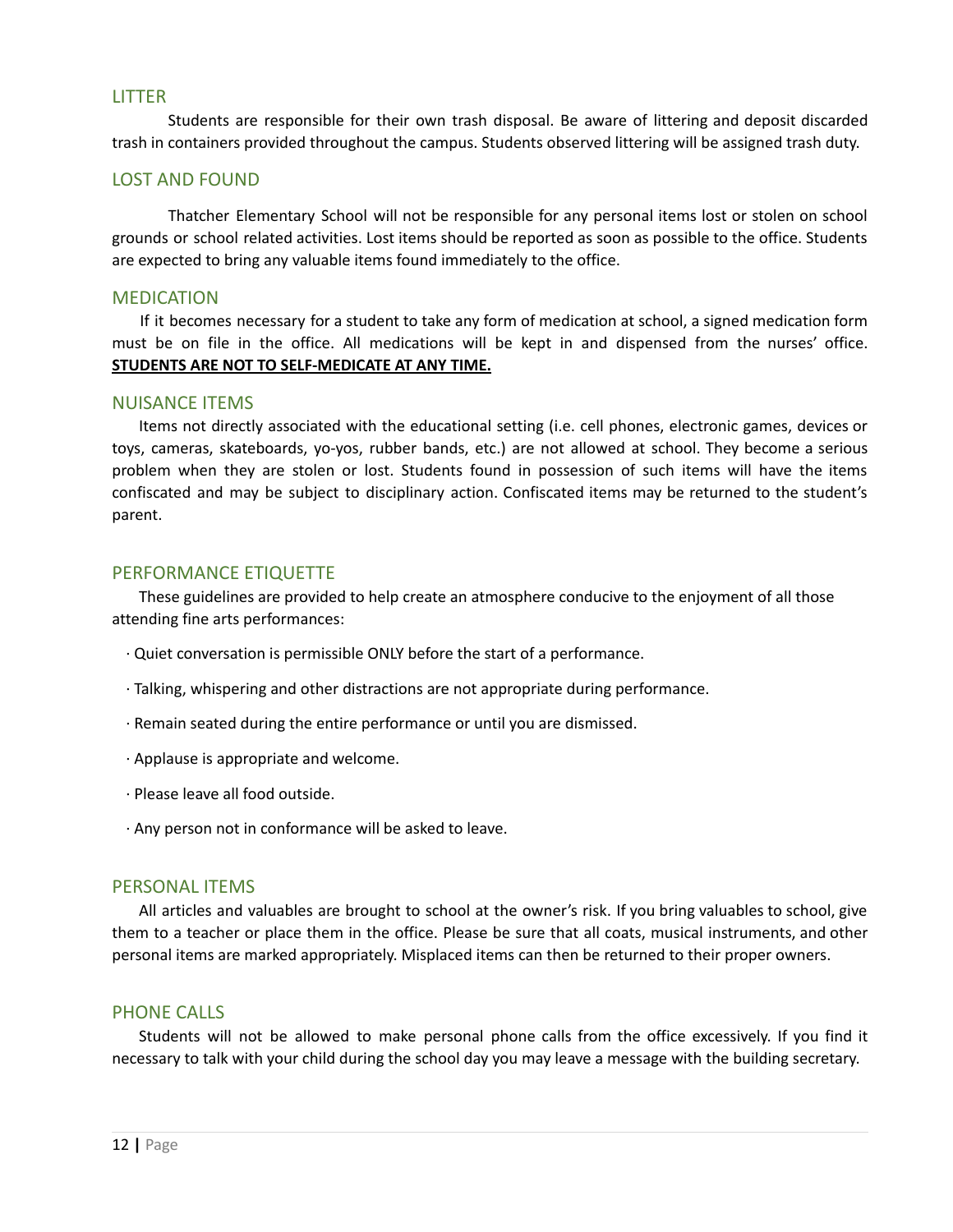#### PROMOTION POLICY

Parents of students who are academically deficient will be notified by the school as early as possible. If these deficiencies still exist in May, the parent will be notified of possible retention. Parents are encouraged to maintain contact with teachers and monitor their child's progress, especially in problem classes.

#### SCHOOL INSURANCE

Parents have the option of purchasing low-cost insurance from a school-authorized carrier, or to maintain insurance from some other source. The school maintains no health coverage on its students. Questions about insurance can be answered at the school office.

#### TARDY POLICY

If students are not in their assigned classroom when the bell rings, they are considered tardy. If a student is more than 10 minutes tardy, it is considered an absence. The attendance of students plays an important role in the level of success they will experience in the educational process. We appreciate the effort that our students and parents make daily in regard to attendance. The tardy policy starts over each semester. The consequences for being tardy are:

| <b>Tardy Number</b> | Consequence                                    |
|---------------------|------------------------------------------------|
| $1 - 3$             | None                                           |
| 4 & 5               | AM Recess Detention w/ teacher or in ISS       |
| 6 & 7               | Lunch Recess Detention w/ principal or in ISS  |
| 8 and more          | After school Detention w/ principal until 2:45 |

#### **TEXTBOOKS**

Students are responsible for the care and safekeeping of the textbooks and library books they use. Students will be charged for school materials that are damaged, marked on, or lost.

#### TIME SCHEDULE

The first bell rings at 7:55 a.m. Students are tardy after 8:00 a.m. Lunches start at 11:20 a.m. School is dismissed for students at 2:16 p.m.

#### **VISITORS**

All visitors are to report to the Office upon entering the building. Anyone wishing to spend time visiting the school must pick up a visitor's pass at the office. Students may not bring their friends to attend school with them. Parents are welcome to spend time in classrooms at any time. While school is open, we do require that all visitors abide by all school policies.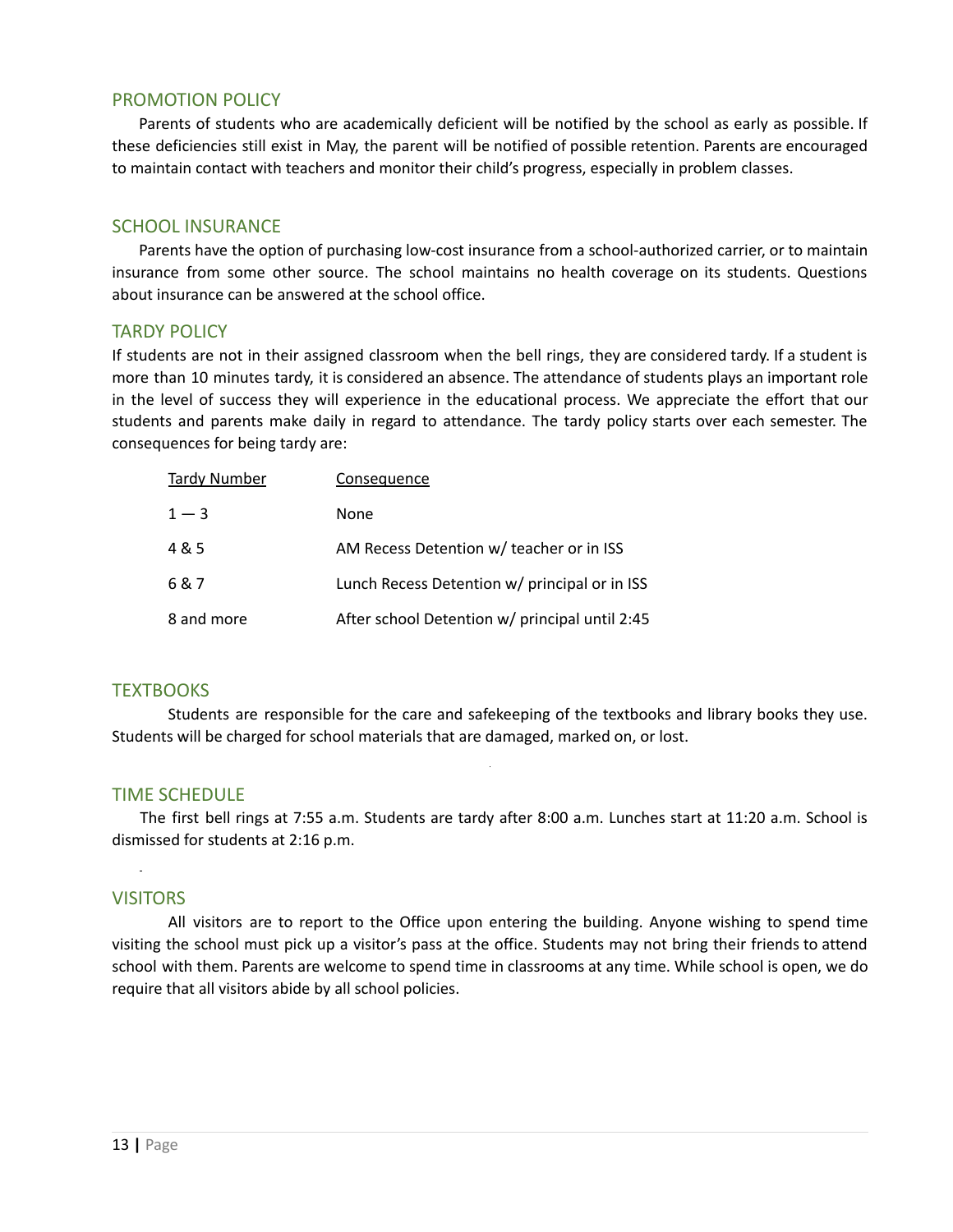# **FOUNDATION OF RESPECT**

**Consequence** 

**Choice** 

**Expectations** 

# **RESPECT**

It is expected that all students, teachers, staff members, and Thatcher Elementary School associates will embrace, internalize and practice the universal principle of **RESPECT**.

**RESPECT** will drive all decisions and behaviors. **RESPECT** for self, **RESPECT** for others, **RESPECT** for community, **RESPECT** for country, and **RESPECT** for school.

Each teacher, staff member, student, and parent will embrace high **EXPECTATIONS** for themselves and those with whom they work and serve. We truly believe all students can achieve and progress leading to a happier and more fulfilling future.

Through research and evidence we concede that manipulation, coercion, anger, and humiliation does not motivate students to greatness. Belief in oneself, excellent teachers, a foundation of consistently reinforced corrective **CONSEQUENCES**, and the overarching ability to **CHOOSE** will improve motivation, achievement, and innovation.

# **STUDENTS CHOOSE THEIR CHOICES. THEY DO NOT CHOOSE THE CONSEQUENCES!**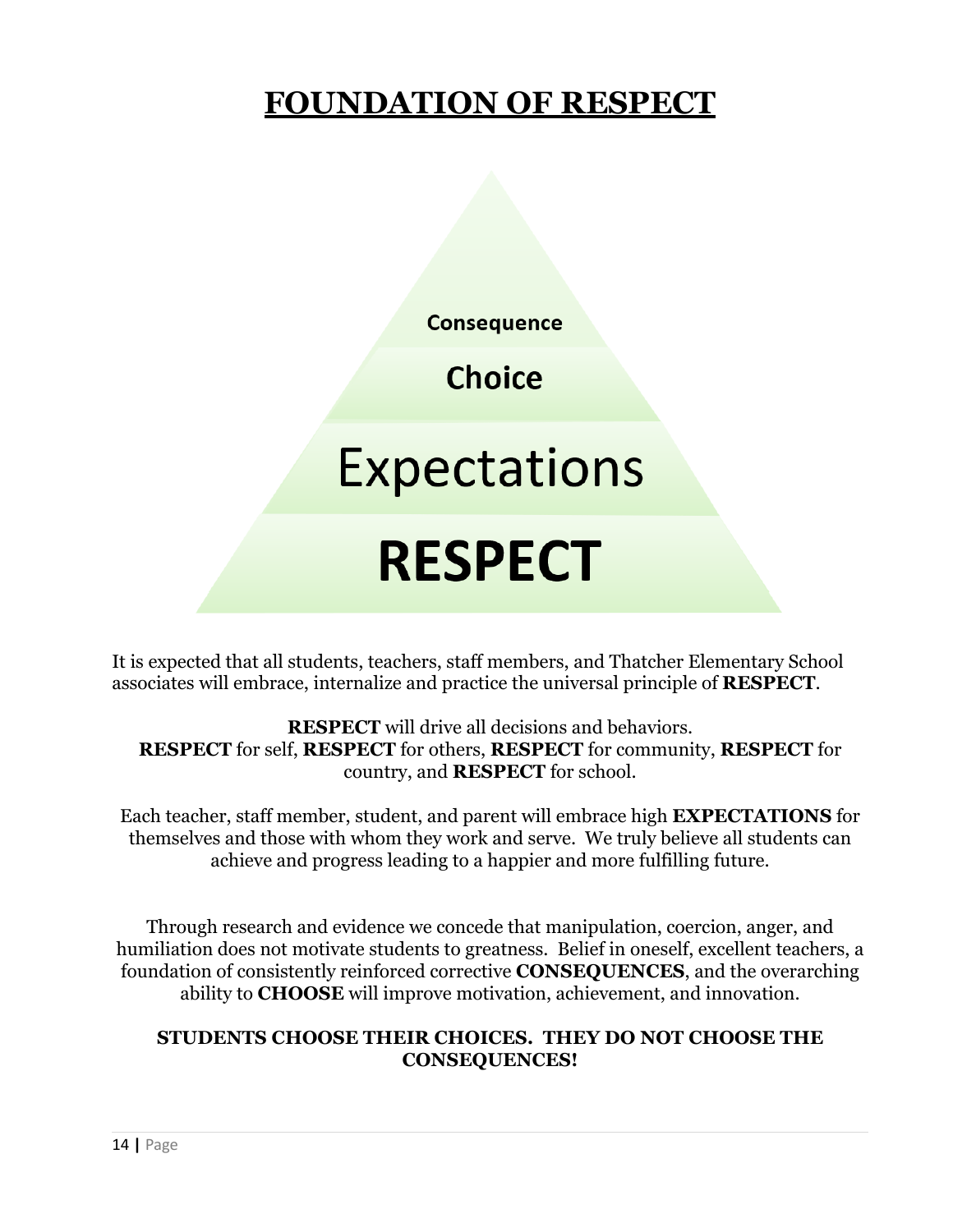# **SAFE AND ORDERLY ENVIRONMENT**

#### Discipline Points

Thatcher Elementary School students will be held responsible for their own behaviors. Very few students have trouble managing their behavior, and we recognize that everyone has occasional lapses of judgment. With this in mind, we note that the following guidelines will not apply to most students, nor will all of them apply to any one student; however, all students are to understand and follow the "Big Three."

The following guidelines have been developed for a safe and orderly environment. If a problem should occur, parents, teachers, guidance personnel, administrators, and police may be involved in conferencing, counseling and advising the student.

We are committed to the ideal that all students will be successful and get along as they follow the rules at Thatcher Elementary School. Students who are referred to the office will be dealt with according to the approved policies. Students may be assigned *discipline points* for each infraction in which they receive a disciplinary referral.

When students accumulate 100 points of infractions during the school year they may lose the privilege of continuing as a student in good standing at Thatcher Elementary School and will have the following options:

∙ Be referred to the Superintendent of Schools for possible long-term suspension from Thatcher Elementary

School.

∙ If "long-term" suspension has been enforced, the student will be referred to the Governing Board for

possible expulsion from Thatcher Unified School District.

∙ Withdraw from Thatcher Elementary School.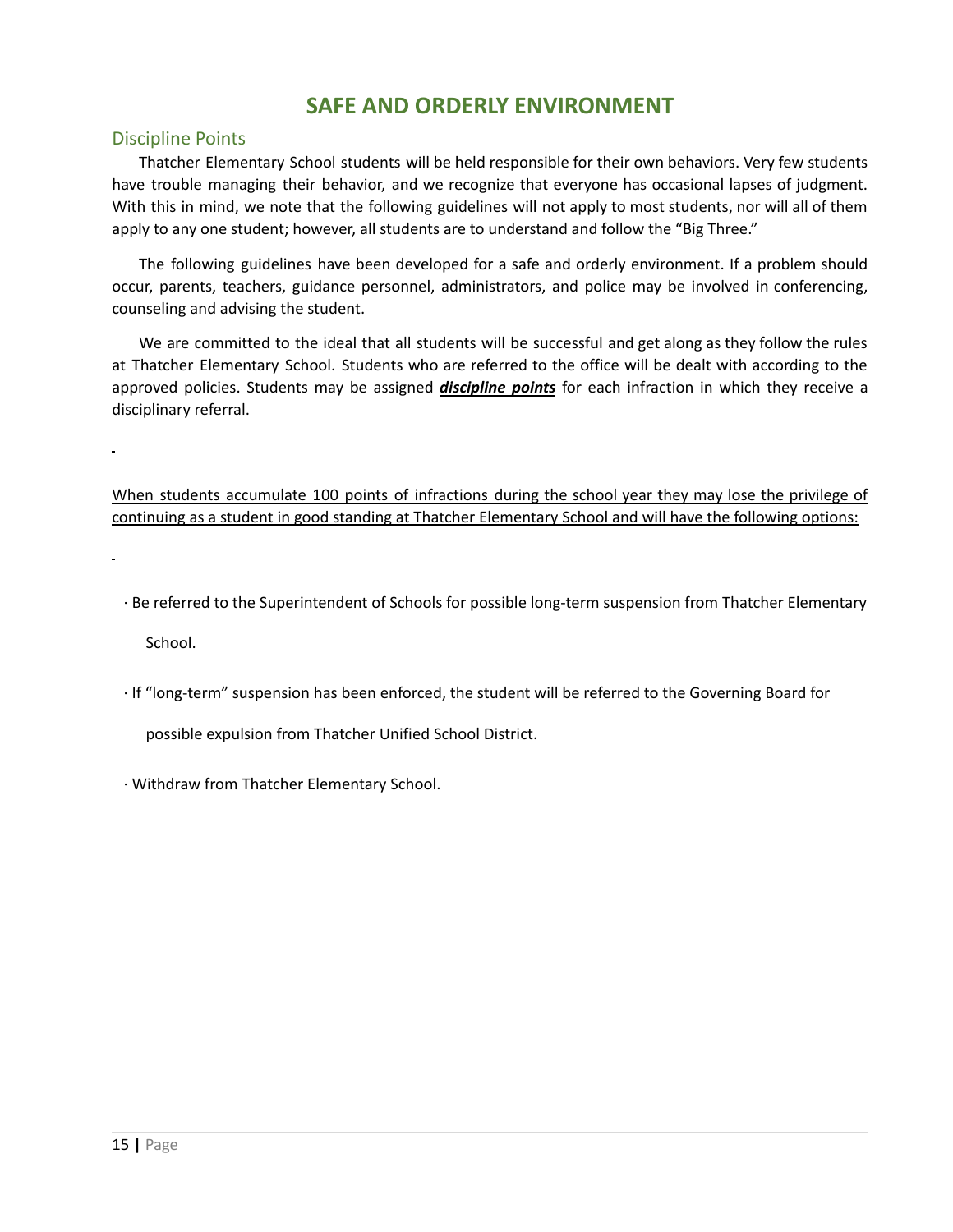# *The following is the Discipline System followed at Thatcher Elementary School.*

| <b>CATEGORY 1</b>                                 |                |    |    |    |    |
|---------------------------------------------------|----------------|----|----|----|----|
| Skates or skateboards on campus                   | $\overline{2}$ | 4  | 6  | 8  | 10 |
| <b>Repeated Playground Violations</b>             | 2              | 4  | 6  | 8  | 10 |
| Disrespect for School Property, Littering         | 2              | 4  | 6  | 8  | 10 |
| <b>CATEGORY 2</b>                                 |                |    |    |    |    |
| Dress code violation                              | $\overline{2}$ | 5  | 10 | 10 | 15 |
| Profanity, vulgarity & obscene gestures           | 2              | 5  | 10 | 10 | 15 |
| Public display of affection                       | 2              | 5  | 10 | 10 | 15 |
| Cell Phone/Electronic Device Disruptive Object    | 2              | 5  | 10 | 10 | 15 |
| Hands Off Policy Violation                        | 2              | 5  | 10 | 10 | 15 |
| <b>CATEGORY 3</b>                                 |                |    |    |    |    |
| Cheating (Plus Mandatory Zero for Assignment)     | 5              | 5  | 10 | 15 | 20 |
| Disruptive Behavior                               | 5              | 5  | 10 | 15 | 20 |
| Defacing school property (with reparations)       | 5              | 5  | 10 | 15 | 20 |
| <b>General Bus Disruptions</b>                    | 5              | 5  | 10 | 15 | 20 |
| Failure to Comply with a Reasonable Request       | 5              | 5  | 10 | 15 | 20 |
| Fighting (Defender)                               | 5              | 5  | 10 | 15 | 20 |
| Incitement                                        | 5              | 5  | 10 | 15 | 20 |
| <b>CATEGORY 4</b>                                 |                |    |    |    |    |
| Defiance, Disrespect, Insubordination             | 10             | 10 | 15 | 20 | 30 |
| Inappropriate Use of Computers                    | 10             | 10 | 15 | 20 | 30 |
| Truancy/Ditching                                  | 10             | 10 | 15 | 20 | 30 |
| Profanity/Vulgarity/Obscenities Directed at Staff | 10             | 10 | 15 | 20 | 30 |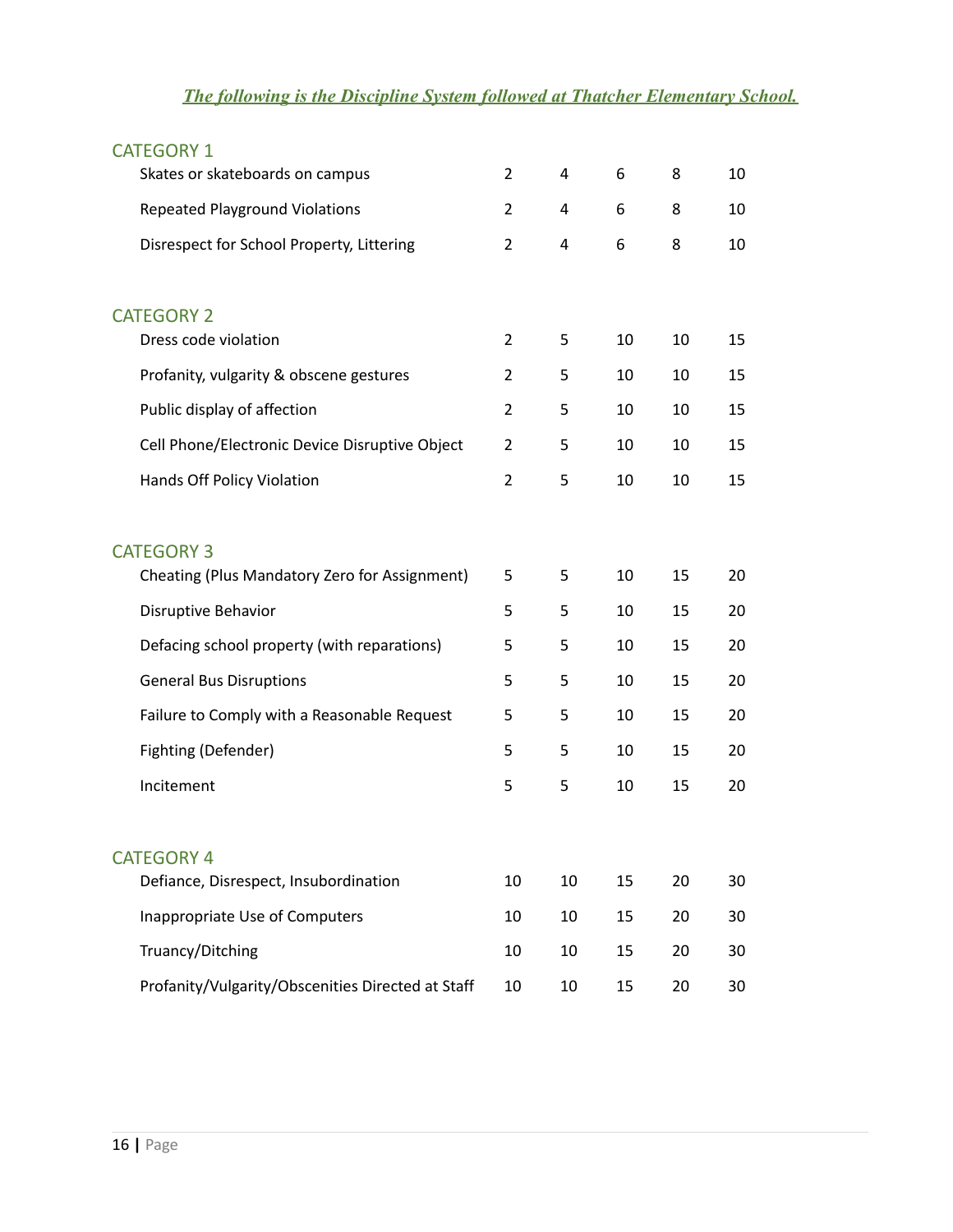| <b>CATEGORY 5</b>                                    |    |    |    |    |    |
|------------------------------------------------------|----|----|----|----|----|
| Theft/vandalism                                      | 15 | 15 | 20 | 25 | 30 |
| On Campus without permission                         | 15 | 15 | 20 | 25 | 30 |
| <b>CATEGORY 6</b>                                    |    |    |    |    |    |
| Use/Distribution of pornographic material/images     |    | 20 | 20 | 25 | 25 |
| Possession of a Knife                                |    | 20 | 20 | 25 | 25 |
| Fighting (Aggressor)                                 |    | 20 | 20 | 25 | 25 |
| Harassment/Bullying                                  |    | 20 | 20 | 25 | 25 |
| E-cigarettes, Chemical Inhalation Devices, Tobacco   |    | 20 | 20 | 25 | 25 |
| Threats, verbal abuse or written abuse               |    | 20 | 20 | 25 | 25 |
| Public Display of Affection (Sexual Contact/Groping) |    | 20 | 20 | 25 | 25 |

# CATEGORY 7(Police will be notified)

| Assault of a Student                          | 50 | 50 |
|-----------------------------------------------|----|----|
| False fire alarm/911 call                     | 50 | 50 |
| Under the influence of a controlled substance | 50 | 50 |
| Alcohol violation                             | 50 | 50 |
| Indecent Exposure                             | 50 | 50 |
| Sexual Harassment                             | 50 | 50 |
| Operating a vehicle on campus in              |    |    |
| reckless and dangerous manner                 | 50 | 50 |
| Intentional Battery of a Student              | 75 |    |
|                                               |    |    |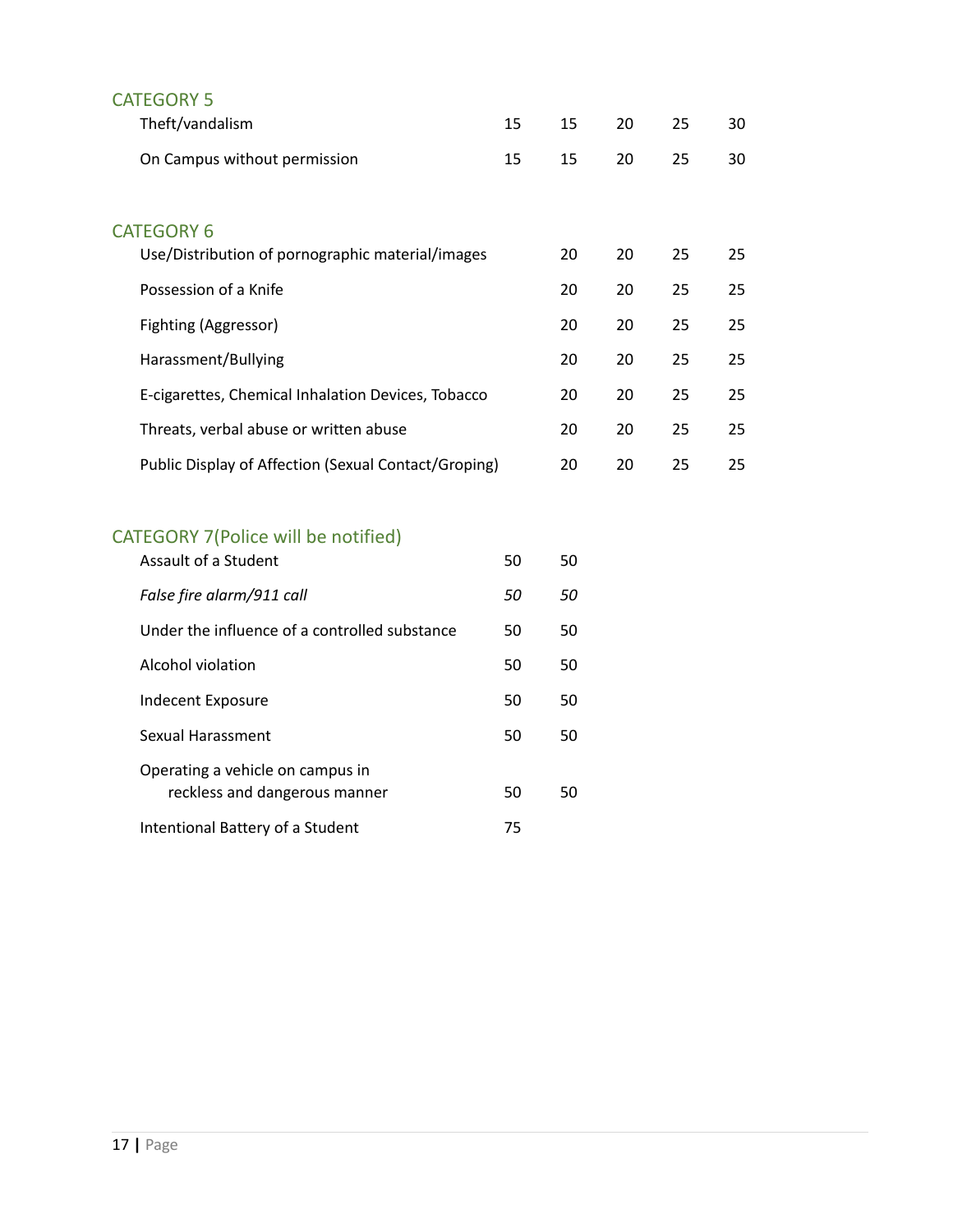# CATEGORY 8 (Police will be notified)

| Arson                                                      | 100 |
|------------------------------------------------------------|-----|
| Aggravated Assault of a Student                            | 100 |
| Assault of a district employee                             | 100 |
| Bomb threat                                                | 100 |
| Severe vandalism/Destruction of school property            | 100 |
| Possession of a controlled substance or drug paraphernalia | 100 |
| Possession of a weapon, dangerous device or a firearm      | 100 |
| Possession of an explosive                                 | 100 |

#### **NOTE:**

All **Category 3 & 4** infractions may include **In School Suspension (ISS)** in addition to points.

All **Category 5** infractions may include **1 Day Out of School Suspension (OSS)** in addition to points.

All **Category 6** infractions may include **3 Days Out of School Suspension (OSS)** in addition to points

All **Category 7** infractions may include **5 Days Out of School Suspension (OSS)** in addition to points

#### **PARENTS**

Parents will be notified when their student has been referred to the office for a handbook infraction.

A parent conference may be scheduled when their student has a total of 50 points.

Students having a semester total of 70 points or more will NOT be allowed to participate in any extracurricular activities. This includes athletics, music programs, school sponsored trips and attendance at school dances.

#### **POINTS OF CLARIFICATION**

All procedures will be in accordance with Thatcher Unified School District Board Policy. Any act that violates the law or is not specifically covered in these policies will be dealt with by the administration. Any extreme violations, in any category, will be dealt with more severely than the policy prescribes. Police will be notified if an infraction is also a legal matter.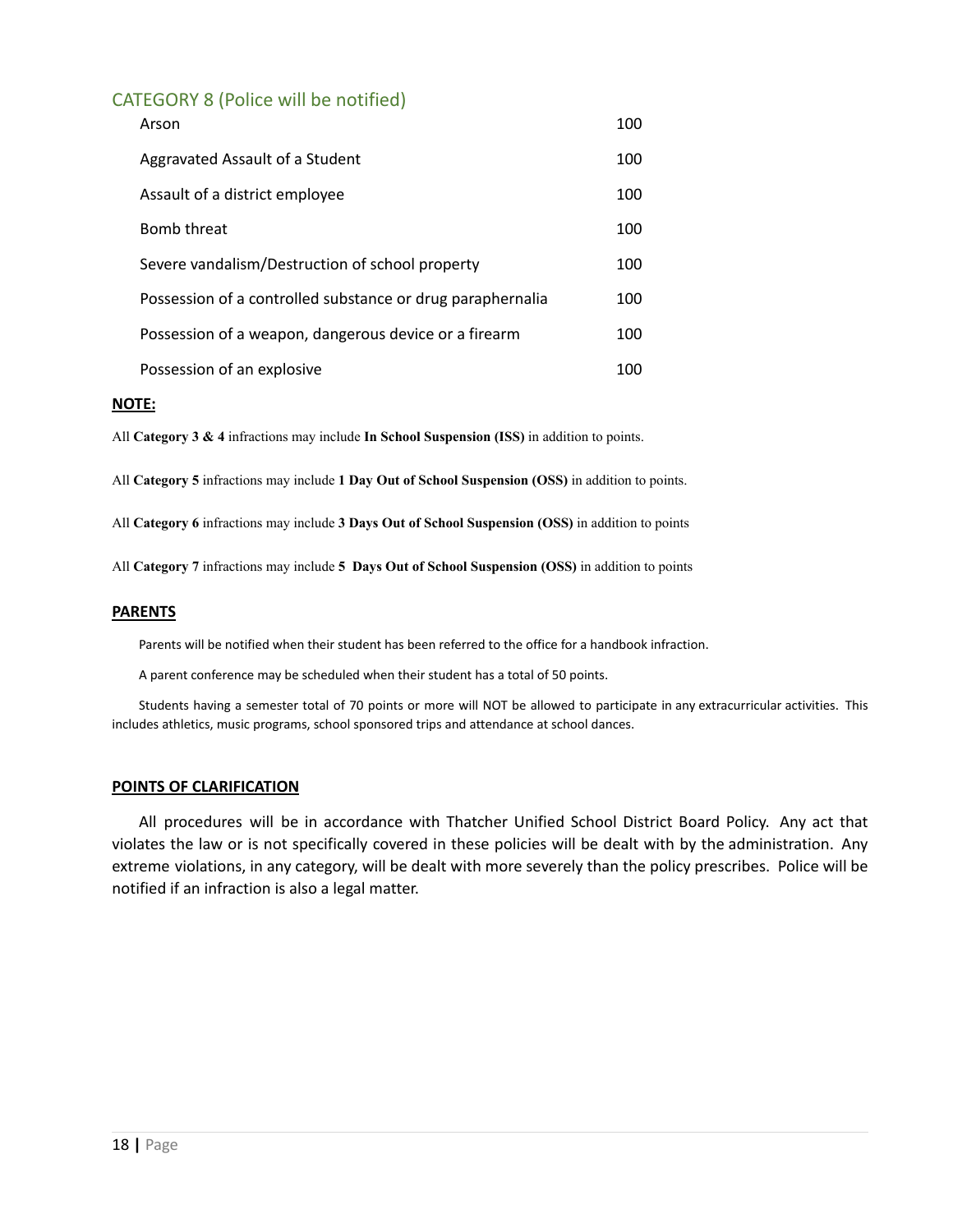#### **CONSEQUENCES FOR POINT ACCUMULATION**

1-10 points-warning

11-16 points-30 minutes community service/ISS

17-24 points-90 minutes community service/ISS

25-34 points-1 day ISS

35-44 points-3 days ISS

45-54 points-1 day OSS

55-66 points- 2 days OSS

67-77 points-3 days OSS

78-89 points-5 days OSS

90-99 points-8 days OSS

100+ points-Referral for long term suspension plus 10 days OSS

#### **Positive Consequences**

Throughout each year varying positive consequences for both outstanding and improved behaviors will be developed and utilized by teachers, administrators, and student leaders.

In addition to these positive consequences, students may remove discipline points during each semester by doing the following:

**COMMUNITY SERVICE:** A student may remove discipline points by serving community service hours after school.

**GOOD CONDUCT/BEHAVIOR**: A student may remove discipline points by displaying good behavior for a prescribed period of time without a referral to the office.

#### **BEHAVIOR CONTRACT OR PLAN:**

Student discipline may be modified by the administration by creating a behavior contract agreed upon by the student and parents. This may include enrollment in diversion courses that will be prescribed and assigned to students for various handbook infractions. A student may have a reduction of points one time for completing a prescribed diversion course. If a student commits the infraction again, discipline points will be assessed without an opportunity for reduction

Appeals to the process outlined in this section are made through the Superintendent.